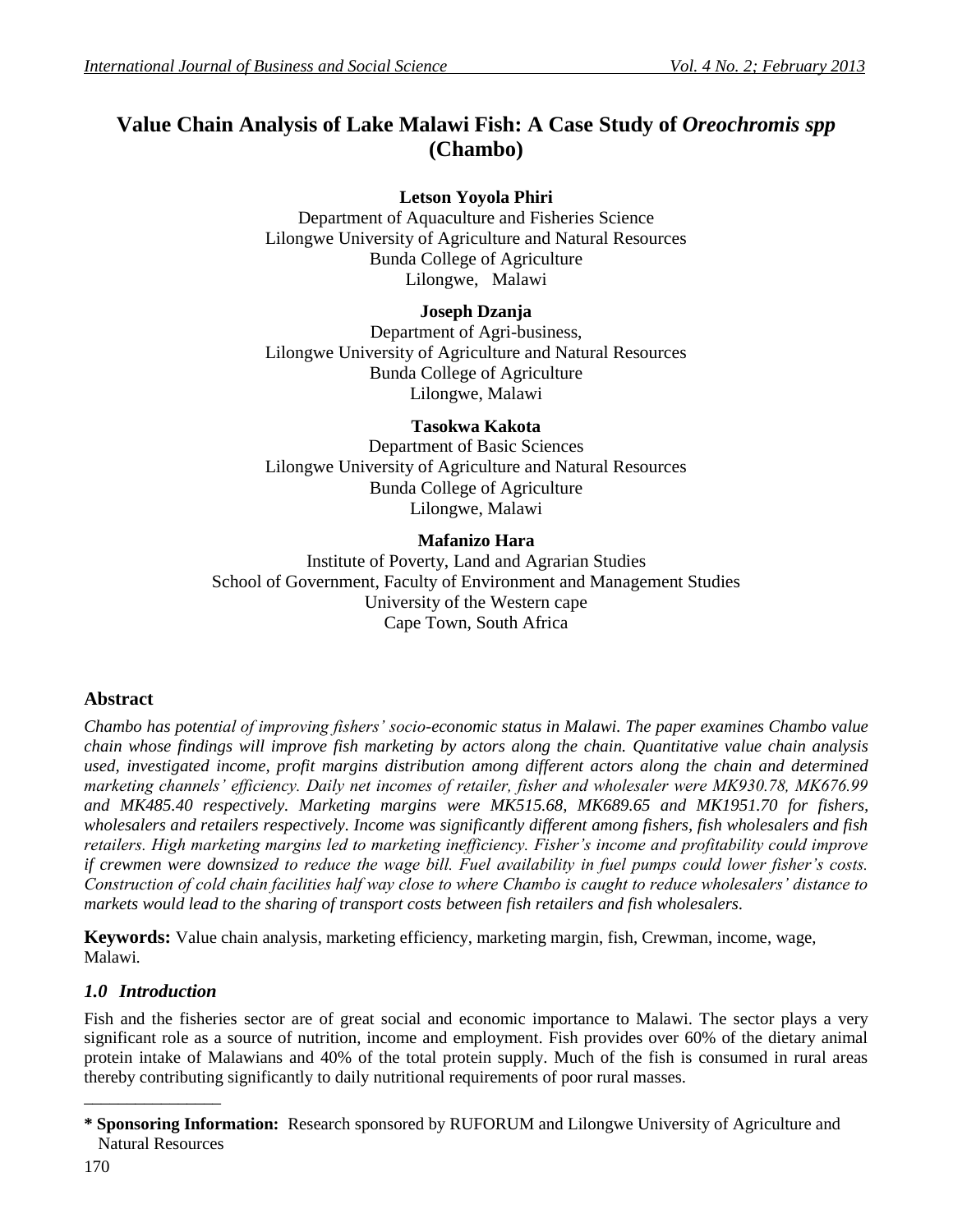The sector is a source of employment, directly employing about 50,000 fishers, and indirectly about 350,000 people who are involved in fish processing, fish marketing, net making, boat building and engine repair. Fish acts as a source of income for the people of Malawi, generating beach price local revenue of about MK2.6 billion (US\$24 million) annually, and contributes about 4% to the GDP (GoM, 2007; FAO, 2005). As most of the fish is locally consumed, there is substitution of fish imports. Fishing is undertaken in the four lakes of Malawi and its numerous rivers notably, Lakes Malawi, Chilwa, Malombe, Chiuta and the Shire river.

Both formal and informal fish trade takes place with neighbouring countries. Furthermore, the existence of over 800 endemic fish species in Lake Malawi has created both ecotourism, and an export trade for aquarium fish (Mbuna), bringing into the country foreign exchange earnings for instance in 2010 the exports amounted to 11,781kg generating revenue of MK21, 474,834 (US\$113,025) (GoM, 2011) .

The Malawi fisheries is classified into the small-scale commercial sector (often called the traditional or the artisanal sector), and the large-scale commercial sector (with large capital investment). The artisanal fishers contribute over 80% of the total fish catches. Small-scale producers make up the majority of fisheries producers in Malawi. Their production is a vital aspect of food security where the formal sector and formal markets only provide for a portion of the population. Small-scale fishers mainly produce for their own consumption and for local markets as such most of them remain poor and vulnerable to food insecurity. These small scale producers employ many different gears that consist of beach seines (chambo, kambuzi and mosquito nets), open water seine nets (e.g. chilimira), fish traps, gillnets, handlines and longlines. Dugout canoes and plank boats, with or without outboard engines, are the main fishing vessels. The average fish landings are about 45,000 tons/year (GoM, 2007). The fish landed predominantly comprise of small and large cichlids, *Engraulicypris sardella* (Usipa) and catfishes. However, there is a generally decreasing trend in annual catches of this sector.

The large-scale commercial sector is highly mechanized, capital intensive with effort limitations applied. The fishery is operated on an open-access basis, with entry justified with payment of license fees. The fishery consists largely of pair trawlers (wooden boats about 8 m long, with a 20-40 HP inboard engine) and stern trawlers powered by engines of 90-385 HP. All these are confined to the southern part of Lake Malawi which is relatively shallow and most productive. At present there are 14 pair trawlers and five stern trawlers undertaking bottom and pelagic trawling operations, which are restricted to depths between 50 and 100 m. This sector lands about 5,600 tons/yr of predominantly small cichlids (*Lethrinops* and *Copadichromis spp.*) which is approximately 21% of the total annual fish landings from Lake Malawi. Production has been decreasing with the cichlid *Oreochromis spp.*  (Chambo) stocks overexploited (GoM, 2007).

## *2.0 Materials and methods*

## **2.1 Value chain analysis**

Value chain is a type of supply chain but the only difference is that with supply chain, there are no binding or sought after formal or informal relationships except where goods, services or financial agreements are transacted (Kit et al., 2006). Kaplinsky and Morris (2000) define value chain as "*a full range of activities that are required to bring a product or service from conception, through different phases of production, delivery to final consumers and final disposal after use'*. Ahmed (2007) refers to it as "*a structure of physical, economic and social transactions between individuals and organizations engaged in raw material transformation into end products'*. Kaplinsky and Morris only mentions about the product going through different phases of production and delivery to final consumers, these processes cannot take place without physical, economic and social transactions as defined by Ahmed. Hence these two definitions refer to the same process.

In Malawi, much attention has always been geared towards increasing volume of output whilst there have been few attempts by policy makers to change the terms of inclusion in downstream value chains. Value chain studies in Malawi have been conducted in agriculture in crops like soy bean, cotton whose main objective was to describe the industry"s functioning and the established trade structures (Rates, 2003) and tobacco which aimed at reviewing and analyzing the current structure of tobacco markets in Malawi and characterize the level of competition (and possible collusion) in the industry. The study also examined the differences in the marketing costs of tobacco produced in different regions of Malawi and between estate and smallholder farmers (Koester et al, 2005).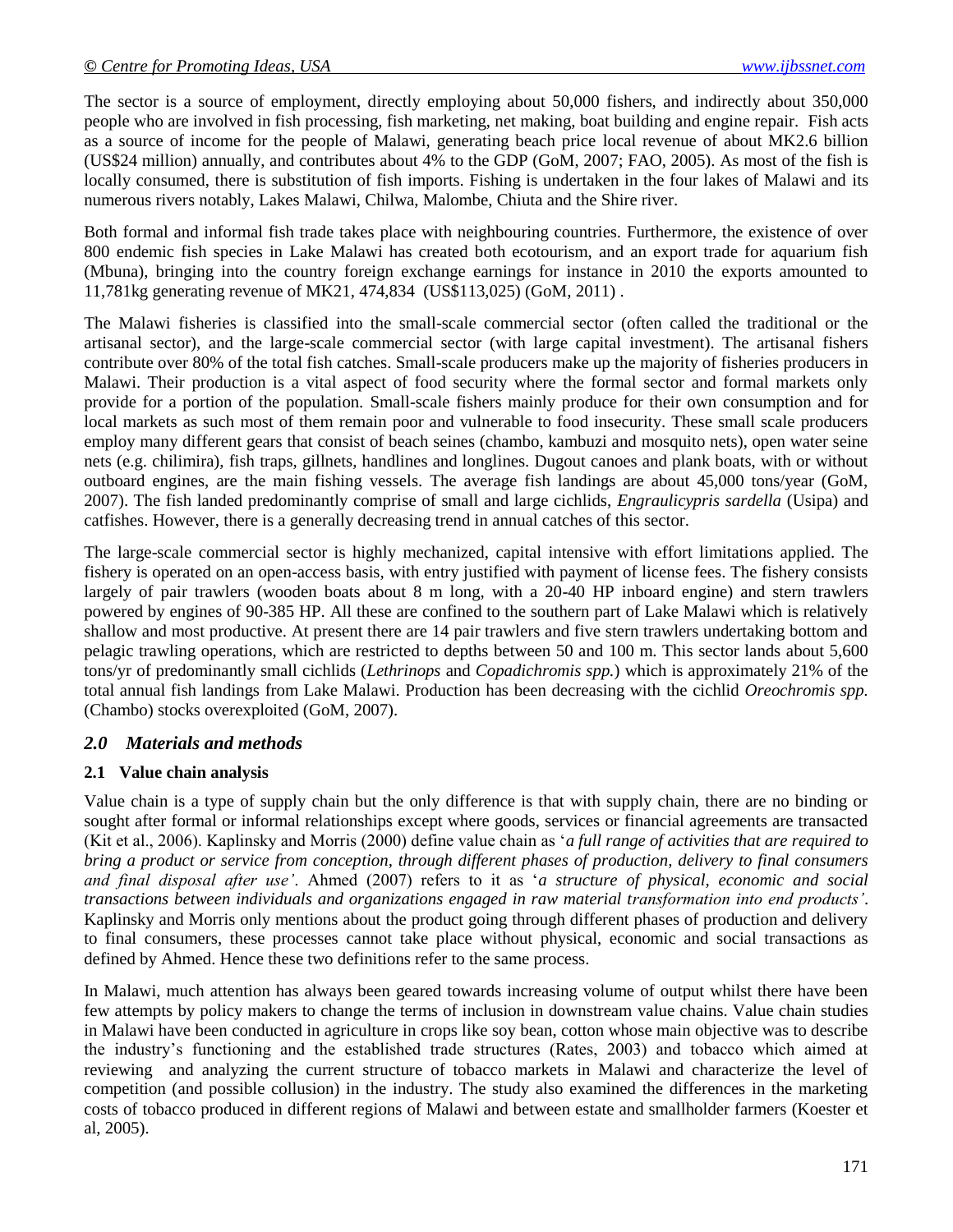Tchale and Keyser (2010) also did value chain studies for burley tobacco, maize, rice and cotton and the main objectives of these studies were similar which were to determine the private costs and profitability of different stages in the value chain, to understand the cost composition and to measure trade competitiveness. Not much value chain research has been done in fisheries concerning value chain. Friday Njaya and Dick Kachilonda (2008) (unpublished report) did a value chain study for *Engraulicypris sardella* (Usipa) but none has been undertaken on one of the most important fish, Chambo. , in 2010, Malawi"s total fish landings were 95,724 tons and Chambo contributed 2,238 tons representing 2.4% of the total fish landings with a beach value of MK469, 959,000 (approx. US\$2.9 million) (GoM, 2011). Chambo has been a source of food as it contributes to the total dietary animal protein intake and total protein intake. Much of the fish is consumed in rural areas thereby contributing significantly to daily nutritional requirements of the people. Chambo also contributes to the provision of employment (GoM, 2011).

Basing on the above socio-economic importance of Chambo, it is therefore necessary to undertake this study to examine its value chain. This will assist to improve the fish marketing by small-scale fishers and other actors along the value chain. In view of the above mentioned problem, the study was conducted to achieve the following specific objectives: (i) To investigate the distribution of income, profit margins for different actors along the value chain (ii) To determine the efficiency of the market channels. The hypothesis was that income of different value chain actors such as fishers, fish wholesalers and fish retailers was not the same.

## **2.2 Marketing efficiency (ME)**

Marketing efficiency may be defined as the degree of market performance (Bagchi and Raha (2011). Sheth *et al.* (2000) define marketing efficiency as the maximization of the output to input ratio of the marketing function for individual customers. Charnes et al (1978) define the efficiency as the comparison among firms of the ratio of outcomes over the inputs required to achieve them. All the definitions have similar meanings as they all refer to the ratio of output over input. An efficient marketing system apart from stimulating production also accelerates the pace of economic development and is an important way of raising farmers" income levels as well as consumers" satisfaction levels (Bagchi and Raha, 2011).

## **2.3 Sampling and data collection**

The research was conducted in Lake Malawi, Mangochi district. The district was purposively selected due to the area"s productive nature as the lake is shallow. This is where a lot of Chambo is caught since the area provides a good ground for Chambo breeding. For this reason, the district was chosen for this research. The research was conducted in the south-east arm of the lake. Lake Malawi on the Malawi side has over thirty strata. These strata are numerical points from where fisheries data is collected. Mangochi district alone has the following strata: 2.1, 2.2, 2.3, 2.4, 2.5, 2.6 and 3.1. The south east arm of the lake has strata 2.1, 2.2, 2.3, 2.4, 2.5 and 2.6. Stratum 2.5 is demarcated into two as stratum 2.5 North and stratum 2.5 South for easy data collection. Data for fishers was collected from strata 2.1, 2.2 and 2.3 which were also purposively selected due to resource limitation and easy accessibility. Data for fish wholesalers and fish retailers were collected from the same strata 2.1, 2.2 and 2.3 as well as from different markets such as Limbe and Mangochi Central Markets. Data for consumers were collected from Mangochi Central Market and M"baluku Market. Stratified random sampling method was used to sample fishers, wholesalers, retailers and consumers. These four groups of actors were identified through value chain mapping process. The total sample size was 125 comprising 30 fish consumers, 30 fishers, 31 fish wholesalers and 34 fish retailers. Primary data was collected by using questionnaires which were pre-tested before the actual interviews were held. The survey was held between April and November, 2011.Apart from conducting individual questionnaire interviews, key informant interviews were also held with 3 fisheries staff, 1 agricultural staff and 2 local fishing community members.

Fishers are the actors that own fishing gears and fishing crafts for catching the fish. Fish wholesalers are the actors engaged in buying the fish from fishers for sale to fish retailers. Fish retailers buy the fish from fish wholesalers in order to sell to fish consumers. Fish consumers are the ones that buy the fish from the fish retailers for own consumption.

## **2.4 Analytical procedure**

A number of analytical approaches were used in the study and they included computation of profitability indices, marketing margins and inequality indices (Gini coefficients).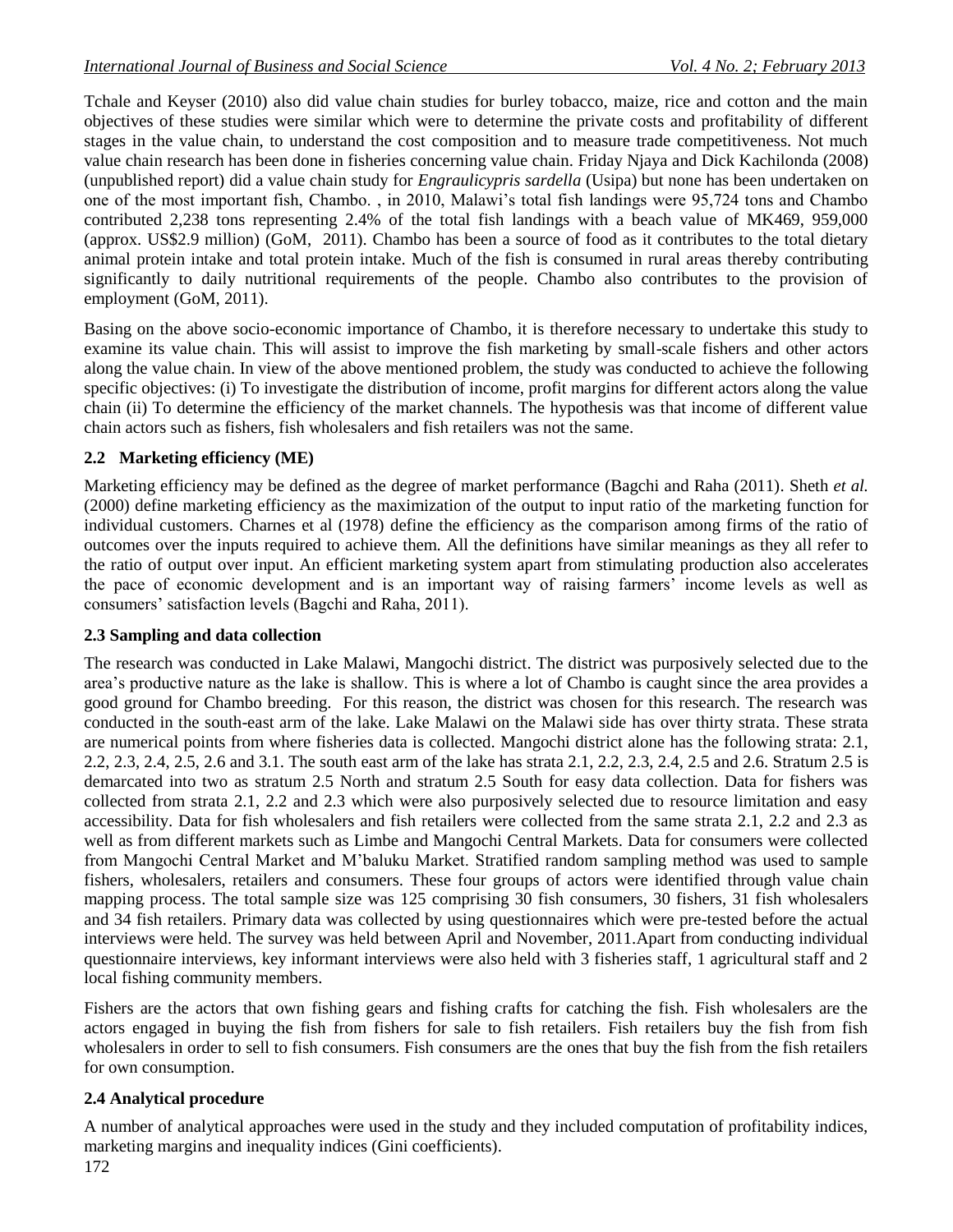These performance indicators are described below.

Profitability of fisheries activities was determined by the computation of net income. Net income was computed by the following formula:

 $\overline{NI} = \overline{TR} - \overline{TC} + \overline{OC}/\overline{TSV}$  (1) **Whereas**  $NI =$  Net income *TR* Total revenue *TC* = Total Costs *OC* = Own labour costs (Opportunity cost) *TSV* = Total sales volume

#### **Average net share of the consumer's price received by each of the actors in the chain**

Average net share for actors of the consumer's price  $=$  [Purchase price (PP) divide by consumer's price  $(CP)$ ] \* 100 (2)

#### **Marketing margin percent**

Marketing margin percent=Net share (preceding actor) –Net share (adjacent actor) (3)

| <b>Marketing margin</b>                                    |      |  |
|------------------------------------------------------------|------|--|
| Marketing margin (MM) = Sale price $(SP)$ – Purchase price | (PP) |  |

#### **Marketing profit**

Marketing profit = Sale price –  $[(Purchase price + Marketing costs (MC)]$  (5)

### **Marketing efficiency index**

To complement the marketing margins, assessment of the degree of efficiency was done using Acharya and Agarwal (2001) marketing efficiency formula.

$$
ME = FP/(MCT + MMT)
$$
\n(6)

Where,

 $ME =$  Acharya and Agarwal's marketing efficiency index

 $FP$  $=$ <sup>1</sup>Net price received by the producer (MK/dozen)

 $MC_T$  = Total marketing cost incurred by the producer and all the intermediaries (MK/dozen)

 $MM_T$  = Total marketing margin (MK/dz)

*ME* greater than one ( $ME \ge 1$ ) indicates efficiency of the marketing channel. The extent by which  $ME$ exceeds one indicates greatness in efficiency. If the  $ME$  is less than one ( $ME < 1$ ) the marketing channel is inefficient.

#### **Gini coefficient**

The gini coefficient developed by "Corrado Gini" in 1912 was used to measure income inequality. The income inequality of individuals in each particular stage of a value chain was measured. Also measured were the income inequalities of individuals in the production stage which were compared with a day"s poverty level income of an individual at international price.

$$
G = 1 - \sum_{i=1}^{N} (\sigma Y_{i-1} + \sigma Y_i)(\sigma X_{i-1} + \sigma X_i)
$$
\n
$$
(7)
$$

Where as

 $\overline{\phantom{a}}$ 

*G*  $=$  Gini coefficient

 $QY$  = Cumulative percentages of Income

*QX* = Cumulative percentages of individuals

 $Y = Average Income$ 

 $X = Individuals$ 

<sup>1</sup> Farmer's net price is the difference between the sales price (gross price) and the marketing costs (Murthy et al, 2007)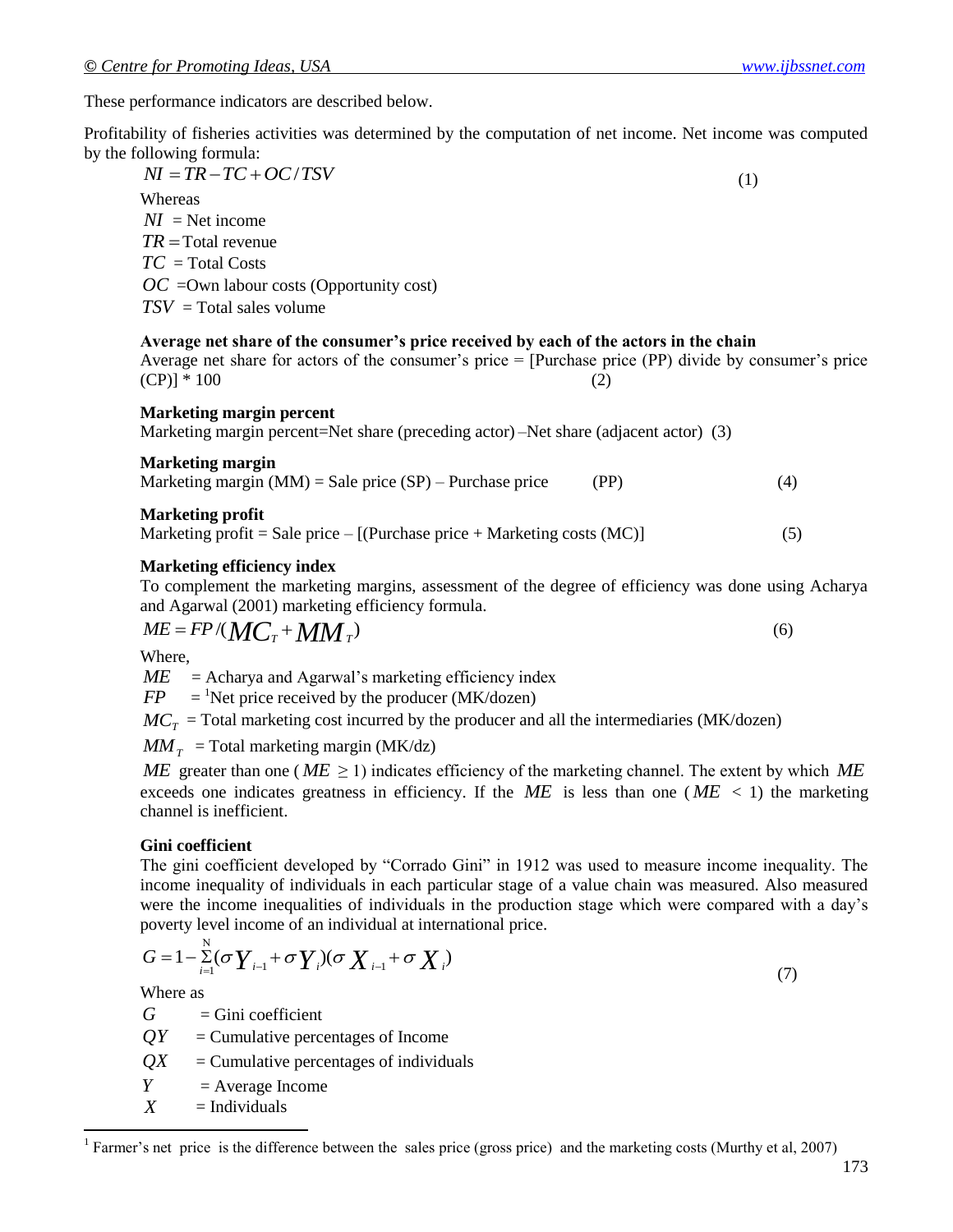The closer the coefficient is to 1, the more unequal the income distribution is, the closer it is to 0 then the more equal the income distribution is.

### *3.0 Results and discussion*

### **3.1 Income distribution**

*N* = Number of elements or observations<br>The close the coefficient is to 1, the more use more coefficient is to 1, the more use of the coefficient is to the more used the more coefficient is to the more distribution is.<br>3. Income refers to the earnings that accrue to an economic unit during a given period of time (M4P, 2008)**.** Income is also an indicator of economic wellbeing**.** Income comprises the money received from the sale of goods plus the value of self-consumed output minus the costs of production. The costs of production comprise the costs of inputs, depreciation on capital equipment, interest payments and taxes. Income is different from profit in a sense that profit simply refers to the sales minus costs where costs of production include the opportunity cost of own labour while income does not deduct the cost of own labour since this accrues to the enterprise as income from labour. However, the cost of hired labour is deducted as this is a cost to the enterprise (M4P, 2008). Mean net income for fish retailers was the highest (MK930.78) when compared with mean net income for fishers (MK761.95) and fish wholesalers (MK485.40) (appendix 1). Fish retailers had the highest net income because they had lower total costs (MK735, 997.00) than the fish wholesalers which were MK1, 208,438.00) whilst the total costs for fishers were MK170, 715.07. Fish retailers also had lower own labour costs (MK28, 300.00) as compared to the labour costs of fish wholesalers (MK 40, 765.00). Fishers had the lowest total income (MK164, 649.93) though the net income was not lower than that of the fish wholesalers. Mostly, the income of fishers has been affected due to lower total revenue realized and also lower total sales volume as compared to the fish wholesalers and fish retailers. The sales volume differ as fish wholesalers apart from sourcing fish from the fishers that were interviewed were also able to get fish from other sources to increase the fish volume whilst when it came to selling the fish to retailers, these fish wholesalers also had other outlets or markets where they were delivering their fish apart from the fish retailers in the markets. Ì

#### **3.1.1 Comparison of income for fishers, fish wholesalers and fish retailers**

Using t-test, income for fishers, fish wholesalers and fish retailers were significantly different at  $(P=0.000)$  at 95% confidence interval (appendix 2).

#### **3.2 Gini coefficient**

The gini coefficients were used to analyze inequality in income distributions. The gini coefficient index for fishers' income was found to be 1.01 at 99% bootstrap confidence interval (0.782, 1.923) indicating that there was high inequality among fishers in income distribution. This high inequality among fishers was due to the fact that some of them made losses and that affected the net income for some of them. The gini coefficient index for wholesalers was 0.56 at 99% bootstrap confidence interval (0.351, 0.641) while for retailers it was 0.59 at 99% bootstrap confidence interval. The income inequality among wholesalers and retailers is not as high as that of fishers. This indicates that the gap between those who are better off and those that are less privileged is narrow in the case of fish wholesalers and retailers than is the case with fishers.

This might be due to the fact that none of these actors (wholesalers and retailers) experienced any loss as was the case with some fishers hence widening the gap among different individuals. The income range for fish wholesalers (MK550.00 to MK46200.00) was not as wide as that of fish retailers (MK820.00 to MK76020.00) and fishers (-MK475.00 to MK53000.00) that is why the inequality for wholesalers was slightly lower than the rest of the actors (appendix 3). The income range for fish retailers was wider than that of fishers but retailers did not incur any loss that is why the inequality was also lower than that of fishers. Basing on the percentiles as indicated in the same appendix 3, 50% of the distribution of wholesalers fall between first quartile (MK1400.00) and third quartile (MK12501.00) and for fishers its between MK500.00 and MK1950.00 whereas with fish retailers the distribution of income for retailers is between Mk2432.00 and MK7732.00. This indicates that majority of fish wholesalers are better off than majority of both fishers and fish retailers. In the case of fish retailers as compared to fishers, the percentiles of fish retailers show that the distribution of income is slightly above income distribution of fishers.

#### **3.3 Break-even production**

The break-even production for a fisher"s family basing on the fact that a fisher has a household to look after and if not a family of his own it might be relatives (appendix 4).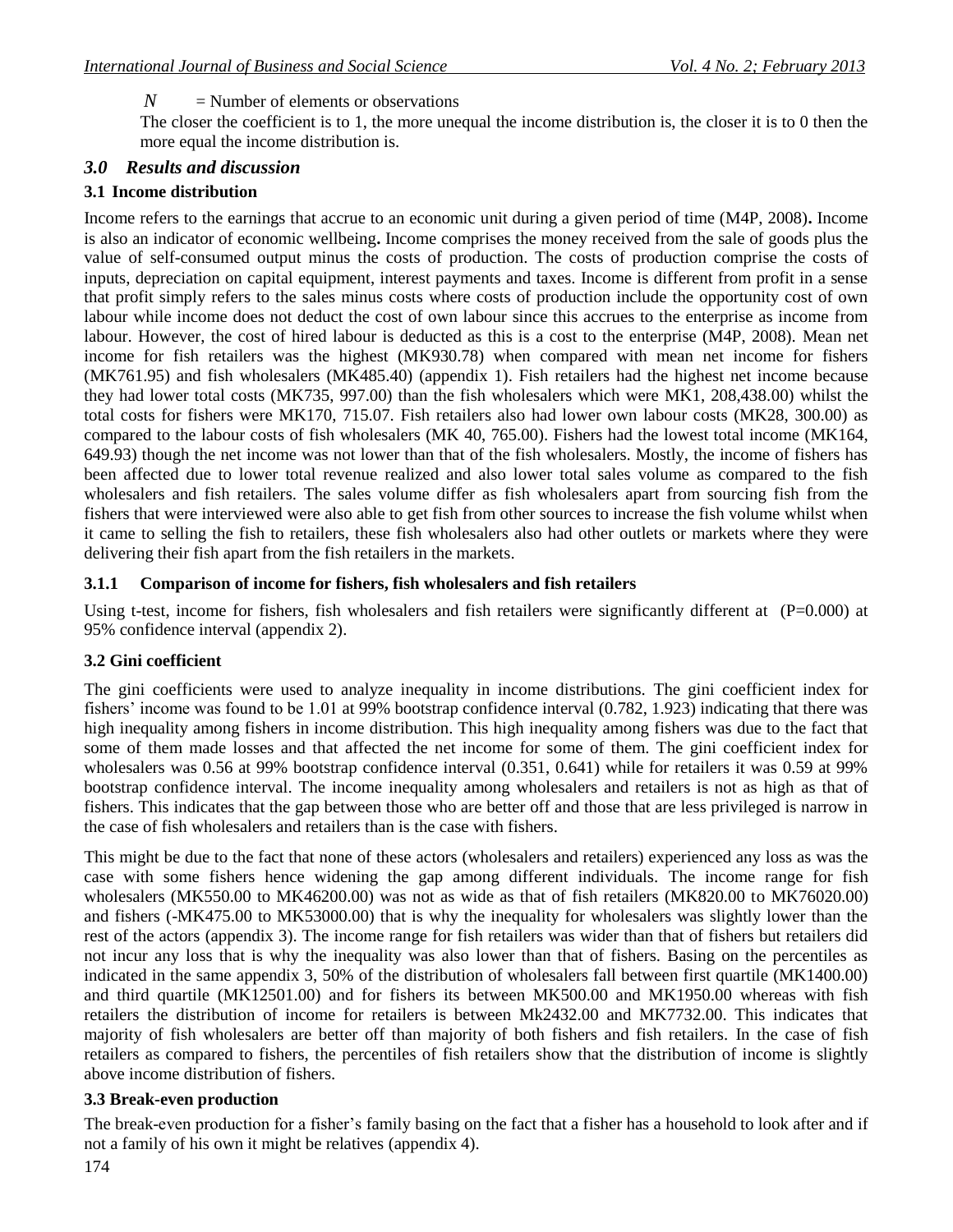It was therefore assumed that a fisher" household has at least 4.6 people including the fisher himself to look after basing on Malawi"s current average household size (National Statistical Office and ICF Macro, 2011). It was conceptualized that for every fisher"s household to be above the world"s official poverty line of US\$1.25/person/day, he has to catch not less than 2.0 dozens of Chambo every day. Individually, sometimes fishers catch less than a dozen but sometimes they are able to catch more. The break-even production (BEP) per person was 0.43 dozens and was less than the calculated average production per person of 1.6 dozens per day. This indicates that if fish catches were fairly distributed, the calculated average fish catches for a day would be enough to give fishers income for them to be above the world"s official poverty line of US\$1.25 per person per day. Although the analysis is able to give such a Break-Even Production point of 2.0 dozens of Chambo per day, the problem is that not all days in a month are conducive for fishing. This is due to the natural causes like unpredictable weather conditions, regulations concerning minimum allowable size for the fish, close season, damages caused to their gears prompt fishers to have special times for fishing gear maintenance and all these exclude them from fishing as they would have required.

Appendix 5 indicates wage income distributions. The wage costs paid by fishers are slightly the same as fishers' profits. These fishers' wage costs (MK126, 088.52) are also higher than the wage costs incurred by fish wholesalers (MK53, 741.41) and retailers (MK39, 073.67) combined. Fishers' total profits (MK127, 758.89) are almost twice lower than the profits made by either fish wholesalers (MK243, 679.33) or fish retailers (MK253, 260.40) and this apart from other costs is attributed to the high wage bill that fishers do have. If all the actors total wage costs and profits amounting to MK218, 903.6 and MK624, 698.62 respectively were all used as household incomes then incomes for a day generated by the chain would amount to MK843, 602.22.

#### **3.4 Net share in consumer's price**

Net share of consumer's price is an indicator of market performance. The net share of the consumer's price indicates that retailers had the largest share of 67.84%. The wholesalers and the fishers had the second largest and lowest share of 54.69% and 29.10% respectively (appendix 6).

#### **3.5 Marketing margins and marketing profit**

Armstrong and Kotler (2003) refer to the marketing margin as the portion of the consumer's food dollar that goes to business engaged in marketing. Engle and Quagrainie (2006); Jolly and Clonts (1993) simplify the definition of marketing margin as the difference between what the consumer pays for the product and what the farmer receives. The marketing margins were MK515.68 for fishers, MK689.65 for fish wholesalers and MK1, 051.70 for the fish retailers (appendix 6). The marketing margin for fishers is the lowest and this is due to the chain"s small size since fishers are in the primary market where they are not required to pay for transport costs. The marketing margins for retailers almost double those of the wholesalers though the marketing costs for retailers are lower than those by wholesalers. Increased marketing margins for fish retailers might be due to the presence of middlemen that are between fish wholesalers and fish retailers as they put mark-ups on top of what is demanded by the fish wholesalers when selling to retailers. The wide marketing margin between retailers and fishers leads to low prices for fish producers which is MK1,467.01 for a dozen whereas consumers are paying high prices which is MK3,270.27 for a dozen fish.

The marketing profit for fishers for a fish dozen is MK455.65 and is greater than MK415.84 for fish wholesalers and this is due to the fact that fishers have low marketing costs as compared to wholesalers. Wholesalers incur high marketing costs in terms of fish transportation to markets and fish preservation using ice relative to fish retailers. Transport costs and fish preservation costs using ice on a dozen of fish for wholesalers were MK533.19 and MK40.27 respectively (appendix 7). The cost for retailers on transport for a dozen of fish was MK54.21 and for ice was MK3.80. The low cost on ice for fish preservation on the part of fish retailers might also due to the fact that they have reliable customers who immediately purchase the fish once bought from fish wholesalers. It is possible that the fish quantities retailers have are lower than what wholesalers have and result in relatively lower fish preservation costs compared to fish wholesalers. Hence, the low marketing costs result in the attainment of high marketing profit as is the case with retailers and fishers.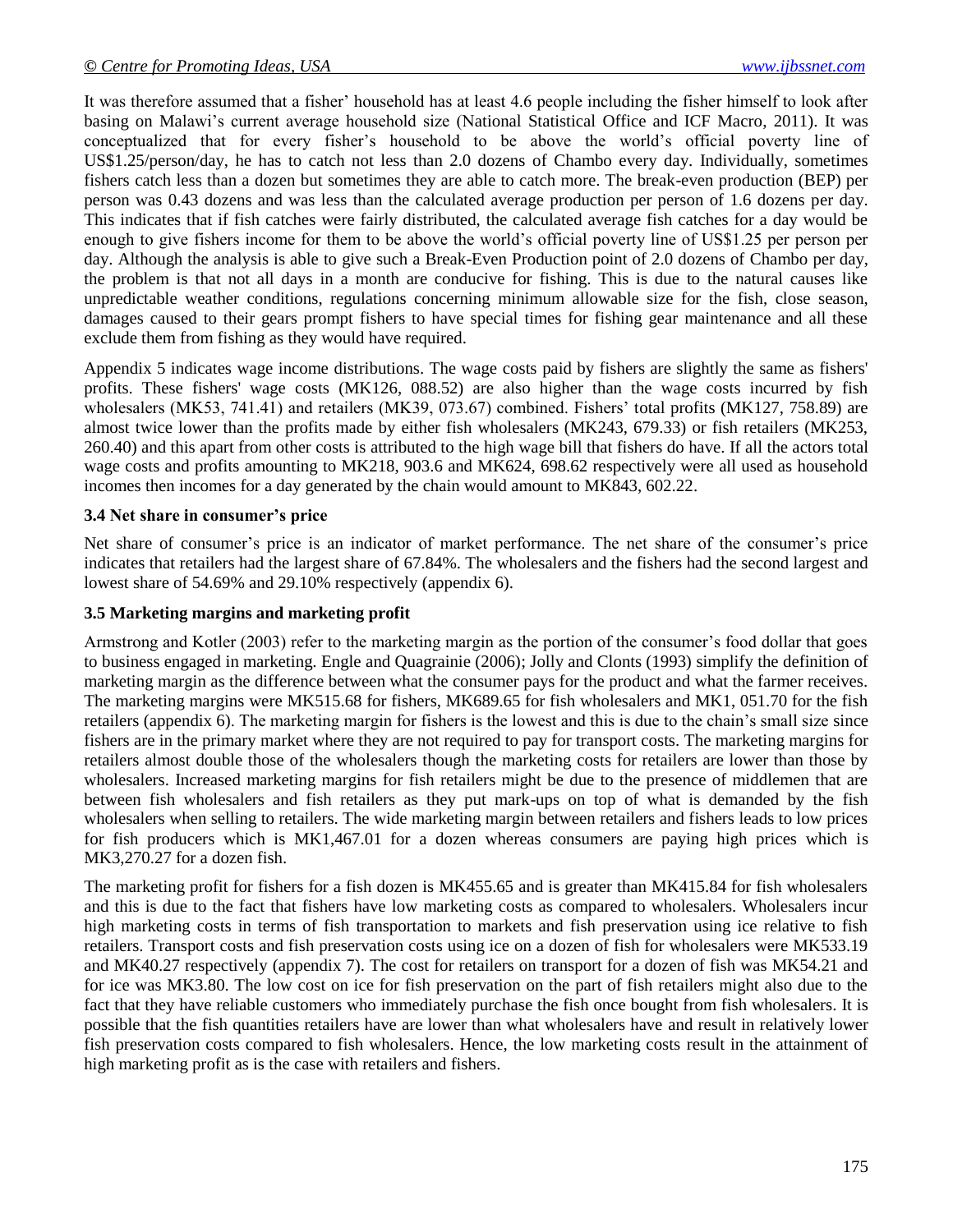The marketing efficiency index of the whole chain which includes the fishers, fish wholesalers and the fish retailers is  $20.46$ .

Since the index is less than one (ME  $\langle$ 1) that indicates that the marketing channel is not efficient. This inefficiency might be due to the high marketing costs incurred by both fish wholesalers and retailers and also because of the high marketing margins which might have been due to the presence of middlemen between fishers and fish wholesalers and also between fish wholesalers and fish retailers. The inefficiency in this case can only be reduced if fish wholesalers and fish retailers aim at reducing the marketing costs which are relatively higher than the marketing costs incurred by fishers. Apart from reducing the marketing costs, all the actors (fishers, fish wholesalers and fish retailers) must strive to reduce the marketing margins. These marketing margins may be reduced by removing the middlemen that are along the chain as they distort the whole chain. Fishers may become more efficient if they may strive to reduce the number of workers involved in each particular fishing fleet.

## *4.0 Value additions at different market levels and how they impact different value chain actors*

### **4.1 Primary market**

At primary market which is the production level where Chambo is caught value additions rarely take place. Small-scale fishers use ordinary boats and canoes that do not have fish preservation facilities such as cooling systems this means that there isn't even quality assurance at this level. Once the fish is caught, it is taken straight to the beach for selling without any value addition. The situation therefore impact on the wholesaler as he/ she is always in a panic to find ways of preventing the fish from going bad. At this level it's either the fisher or the wholesaler who takes the burden of value addition through smoking of the fish. Chambo is mostly sold fresh because of the demand that is there. It is in very rare circumstances that it is smoked since the process is also involving. Mostly, smoked fish is targeted for upland markets where it is considered not feasible to transport fresh fish. In order for smoking to take place the following are required: smoking kiln which is constructed from bricks, gauze wire on which the fish is put while in the smoking kiln, firewood and a drying rack for drying the fish once smoked to remove excess moisture.

### **4.2 Secondary market**

This is the market where the wholesaler is involved in transacting the business with fish retailers. The wholesaler once he buys fresh fish from the fisher, he decides whether to sell the fish while smoked or fresh. In case he/she wants to sell fresh fish then he is required to have ice to prevent fish quality deterioration. The wholesaler also meets the costs for transporting the fish to potential markets. Impact that the fisher faces at this level is the cost for maintaining the fish quality through buying of ice blocks but there is actually no value addition taking place.

## **4.3 Retail market**

The retail market is where retailers interact with consumers. This level just like secondary market does not incur any cost on value addition except on maintenance of fish quality through the use of ice blocks.

## *5.0 Conclusion*

Retailers had slightly lower total fish volume than wholesalers and the net income for the retailers was the highest since their total costs were lower than those of wholesalers. The gini coefficient for wholesalers was the lowest indicating that wholesalers were able to equally share the benefits as compared to fishers and fish retailers. Reducing of costs by all actors in the chain could help to narrow the income inequality gap among different actors. It was also noted that fishers had the highest wage bill which also affected their profits. Retailers were also reaping more of the consumers' price than the rest of the actors (fishers and wholesalers) and wholesalers had the second largest share of the consumer's price. Fishers and fish retailers since they had lower marketing costs than wholesalers resulted in having comparatively better marketing profits. Fishers, income and profitability could improve if crewmen working on fishing fleets were downscaled to reduce the wage bill. Fuel availability in fuel pumps could lead to reduction in fishers' costs.

 $\overline{\phantom{a}}$ 

 $2$  The marketing efficiency index was derived at by using the Net price (FP) received by the fisher which was found by finding the difference between the fisher"s sales price and fishers marketing costs (appendix 6 ) and the result was divided by the summation of chain"s total marketing costs (MC) including those of other intermediaries (wholesalers and retailers) and the total marketing margins (MM)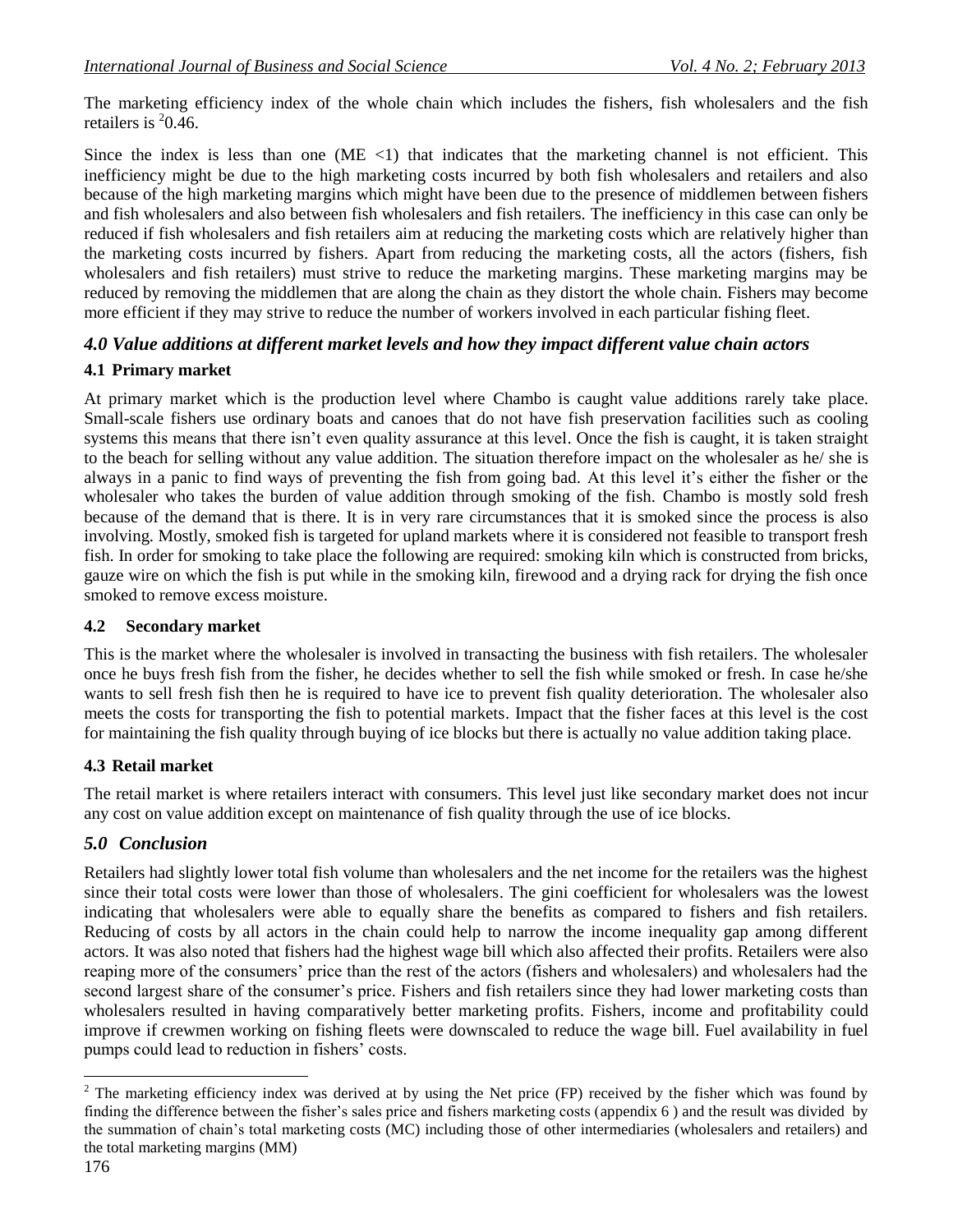Sharing of risks between a wholesaler and a retailer may be achieved only if transportation costs were shared and this could be achieved through construction of cold chain facilities half way close to where Chambo is caught. The chain was found to be inefficient due to high marketing costs and increased marketing margins.

#### *6.0 Recommendations*

Most of the expenses that fishers incur are on labour and in order for fishers to maximize the benefits; they will need to reduce the labour bill which is the highest among other actors*.* The only way to achieve maximum efficiency in the case of these fishers is to reduce the number of people operating at each particular fishing gear for instance the labour force required to operate on chilimira is 9 people. If gears were identified that require less people to operate then fishers would make some savings since they would spend less money on the labour force. Much of the costs incurred by fish wholesalers are on transport for transporting the fish from the beaches where they are sourced to the markets which are either in urban or rural centres. These transport costs use a significant amount of money which could have added to their total income. The only way for fish wholesalers to reduce the costs is to adopt the system whereby few individuals may transport the fish belonging to several traders to markets as a mechanism of reducing transportation costs.

#### *7.0 Policy implication*

The National Fisheries and Aquaculture Policy (2001) have two goals tilting towards industry development. The first goal is the fish marketing goal which aims at promoting distribution, processing, production and marketing of good quality and safe fish and fish products of Malawi for local and export markets. The second goal is the private sector investment goal which aims at providing guidelines and an enabling environment for private sector participation in the development of the fishing industry.

The fish marketing goal"s objectives are to promote post-harvest technologies that ensure improved fish products and the other objective is to develop quality control standards for fish and fish products. The strategies that were developed for ensuring that there are quality standards if put to use may help to develop the industry for instance dissemination of market information, dissemination and development of fish quality standards. The other challenge that the actors face along the value chain is lack of market information and fish spoilage and all these challenges are faced because there are no proper mechanism put in place to see to it that fish quality standards are in place and adhered to by all those involved in fish trade. There are no mechanisms for ensuring that there is market information distribution. Under the private investment goal, one of the objectives is to improve the fish marketing system for fish and fish products through collection and dissemination of market information, facilitation of the involvement of the private sector in the marketing of fish and fish products and encourage the development of fish marketing infrastructure. These can only be possible with large commercial fish industries but for small scale fisheries it may be difficult to have well developed marketing infrastructure unless there is government support to develop such facilities. Our national fisheries and aquaculture policy does not explicitly mention chambo but is only mentioned in chambo restoration strategic plan (Banda et al, 2005) whose objectives were to restore the chambo fisheries of lake Malawi and Malombe to their maximum sustainable yield (MSY) by 2015 and supplement the fishery production and meet food security needs by enhancing the chambo production through aquaculture. The strategies indicated in the fish marketing and private investment goals could only be effective if policy makers could be committing some resources for implementation.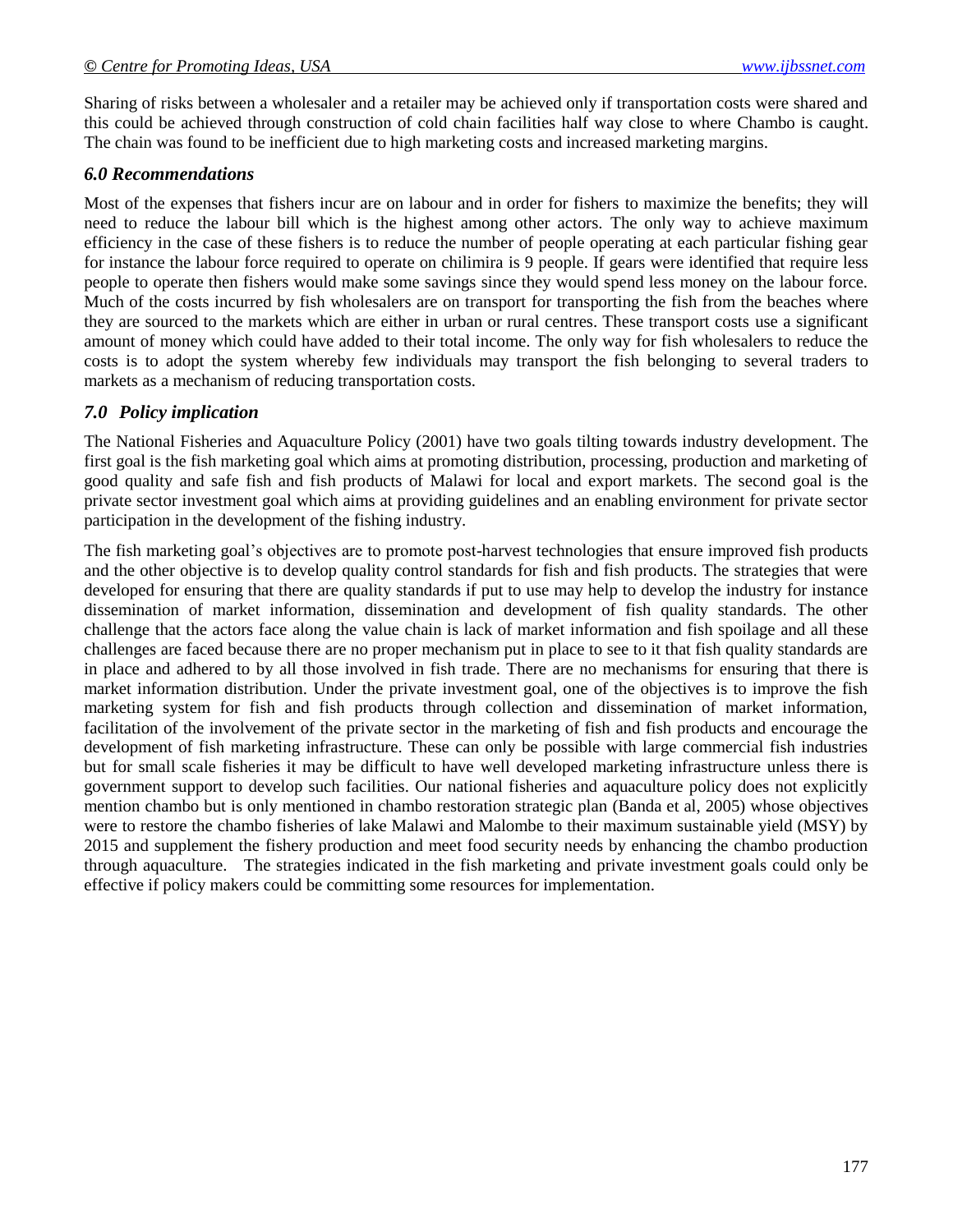## *8.0 References*

- Acharya, S.S. and Agarwal, N.L. (2001). Agricultural Marketing in India. New Delhi: Oxford and IBH Publishing Co.
- Ahmed, N. (2007). Value Chain Analysis of Hilsa Marketing in Coastal Bangladesh. Aquaculture News, 33, 18- 20. [Online] Available: [http://www.aqua.stir.ac.uk/AquaNews/downloads/issue\\_33/33p18\\_20](http://www.aqua.stir.ac.uk/AquaNews/downloads/issue_33/33p18_20) (March 9, 2010)
- Armstrong, G. and Kotler, P. (2003). Marketing: An introduction. New Jersey: Upper Saddle River, (Chapter 11)
- Bagchi, M. & Raha, S.K. (2011) Post Harvest Loss of Flower and its Impacts on Flower Marketing in Bangladesh. Journal of Economic Affairs, 2(56), 205-211
- Banda, M., Jamu, D., Njaya, F., Makuwila, M. & Maluwa, A. (eds) (2005). Chambo Restoration Strategic Plan. Worldfish Center Conference Proceedings 71, p82.
- Charnes, A., Cooper, W.W. & Rhodes, E. (1978). Measuring the Efficiency of Decision Making Units. European Journal of operational Research, 3, 429-444
- Engle, C.R. & Quagrainie, K. (2006). Aquaculture Marketing Handbook. Iowa: Blackwell Publishing, (Chapter 3)
- FAO, (2005), Fishery Country Profile. Food and Agriculture Organization of the United Nations, FID/CP/MLW [Online] Available: <http://www.fao.org/fi/oldsite/FCP/en/MWI/profile.htm> (March 10, 2012)
- GoM (2011). Annual Economic Report. (2<sup>nd</sup> budget document). Lilongwe: Ministry of Economic Planning and Development, (Chapter 3).
- GoM (2007), Overview of Fish and Fish Trade in ESA Region: The Fisheries Sector and Its Importance in Malawi. [Online] Available: <http://www.thecommonwealth.org/>shared\_asp\_files/GFSR.asp?NodeID (January 7, 2013)
- Jolly, C.M. & Clonts, H.A. (1993). Economics of Aquaculture. New York: Haworth Press, (Chapter 11).
- Kaplinsky, R. & Morris, M. (2000). A Handbook for Value Chain Research. Prepared for International Development Research Centre (IDRC) (Part 1)
- KIT, Faida MaLi & IIRR. (2006). Chain Empowerment: Supporting African Farmers to Develop Markets. Amsterdam: Royal Tropical Institute, Arusha; Faida Market Link, and Nairobi: International Institute of Rural Reconstruction, (Chapter 1)
- Koester, U., Olney, G., Mataya, C. and Chidzanja, T. (2004) The Status and Prospects of Malawi"s Tobacco Industry: A Value Chain Analysis Report. Emergency Drought Recovery Project, Ministry of Agriculture, Malawi, (Chapter 4).
- M4P (2008). Making Value Chains Work Better for the Poor: A Toolbook for Practitioners of Value Chain Analysis. (Version 3). Making Markets Work Better for the Poor (M4P) Project, UK Department for International Development (DFID), Phnom Penh: Agricultural Development International, (Part 4).
- Murthy, D.S., Gajanana, T.M., Sudha, M. & Dakshinamoorthy, V. (2007). Marketing Losses and their Impact on Marketing Margins: A Case Study of Banana in Karnataka. Journal of Agricultural Economics Research Review*,* 20, 47-60.
- National Statistical Office (NSO) & ICF Macro (2011). Malawi Demographic and Health Survey 2010. Zomba, Malawi and Calverton, Maryland, USA: NSO & ICF Macro, (Chapter 2).
- Regional Agricultural Trade Expansion Support Program (RATES) (2008). Cotton-Textile-Apparel Value Chain Report Malawi. Nairobi, Kenya: The Rates Center. [Online] Available: [http://www.cottonafrica.com/downloads/Malawi\\_cotton\\_VCA.pdf](http://www.cottonafrica.com/downloads/Malawi_cotton_VCA.pdf) (December 7, 2008)
- Sheth, J.N., Sisodia, R.S. & Sharma A. (2000). The Antecedents and Consequences of Customer-Centric Marketing. Journal of the Academy of Marketing Science, 28, 55-66
- Tchale, H. & Keyser, J. (2010). Quantitative Value Chain Analysis: An Application to Malawi. World Bank, Policy Research Working Paper 5242.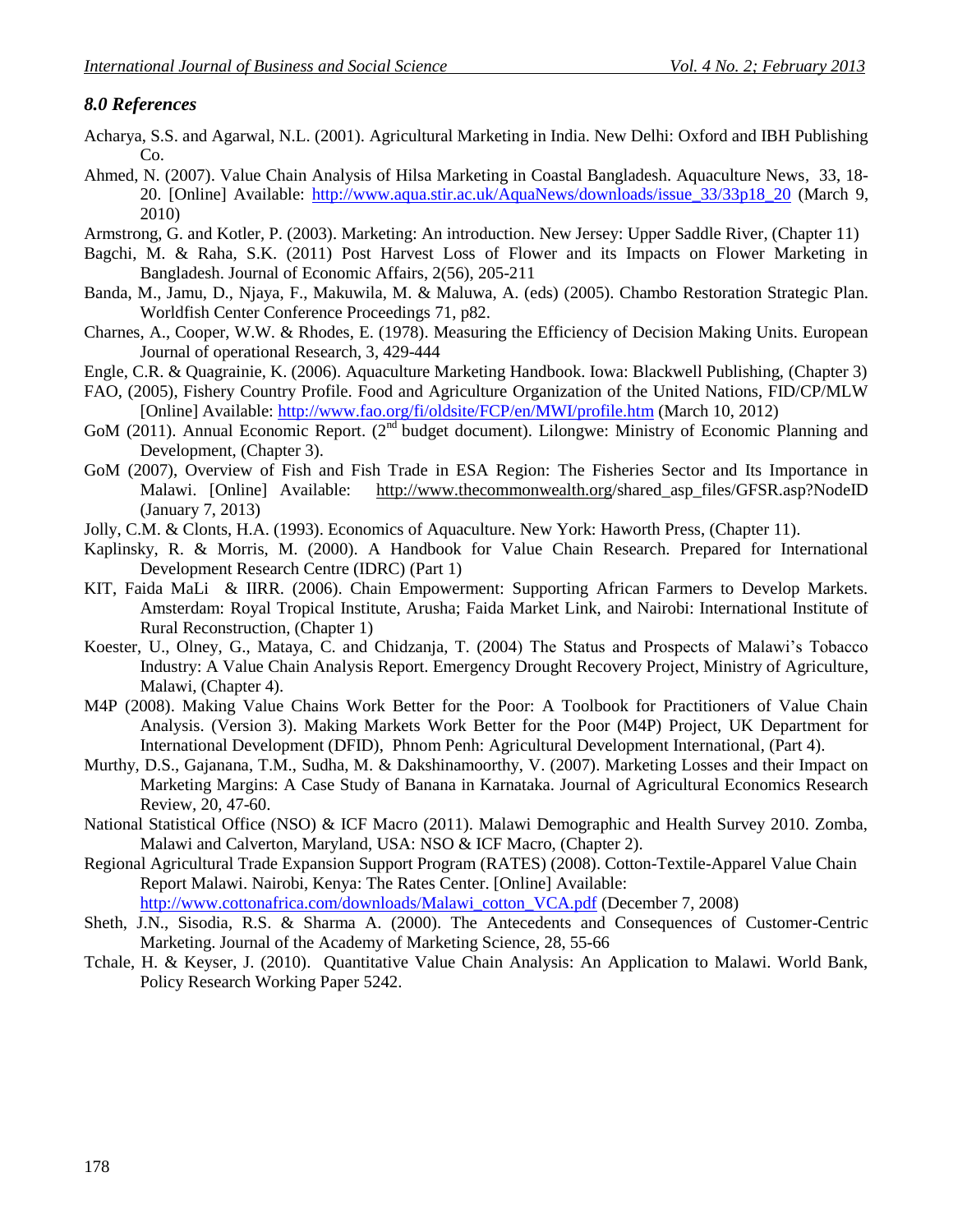### **Appendices**

|  |  | Appendix 1: Daily income distribution for the actors along the value chain |  |
|--|--|----------------------------------------------------------------------------|--|
|  |  |                                                                            |  |

|                       |               |              |            | <b>Total income</b> |  |
|-----------------------|---------------|--------------|------------|---------------------|--|
| <b>Particulars</b>    | <b>Fisher</b> | wholesaler   | retailer   | (MK)                |  |
| Total revenue (MK)    | 317,006.00    | 1,452,120.00 | 989,258.00 |                     |  |
| Total costs (MK)      | 170,715.07    | 1,208,438.00 | 735,997.00 |                     |  |
| Own labour costs (MK) | 18,359.00     | 40,765.00    | 28,300.00  |                     |  |
| Total sales volume    |               |              |            |                     |  |
| (dozen)               | 216.09        | 586.00       | 302.50     |                     |  |
| Net income /dozen     | 761.95        | 485.40       | 930.78     |                     |  |
| Total income/stage    | 164,649.93    | 284,447.00   | 281,561.00 | 730,657.93          |  |

### **Source: This study, 2012**

*Note: Own labour costs are subtracted from the total costs but inclusive are hired labour costs*

|                       |        | Test Value = $0$ |            |                |        |                 |
|-----------------------|--------|------------------|------------|----------------|--------|-----------------|
|                       |        |                  |            | 95% Confidence |        |                 |
|                       |        |                  | $Sig. (2-$ | Mean           |        | Interval of the |
|                       |        | df               | tailed)    | Difference     |        | Difference      |
|                       | Lower  | Upper            | Lower      | Upper          | Lower  | Upper           |
| whole2                | 36.698 | 30               | .000       | 3.66496        | 3.4610 | 3.8689          |
| Retailer <sub>2</sub> | 49.670 | 33               | .000       | 3.65265        | 3.5030 | 3.8023          |
| SMEAN(fishers2)       | 29.401 | 29               | .000       | 3.36385        | 3.1299 | 3.5978          |

## **Appendix 2: One-Sample Test**

**Source:** This study, 2012

#### **Appendix 3: Showing percentiles in Malawi kwacha for different value chain actors**

|                        |       | Fisher | Wholesaler | Retailer |
|------------------------|-------|--------|------------|----------|
| N <sub>0</sub>         | Valid | 30     | 31         | 34       |
| Mean                   |       | 5414   | 9150       | 8281     |
| Standard error of mean |       | 1887   | 1908       | 2432     |
| Median                 |       | 1950   | 5500       | 4050     |
| Standard deviation     |       | 10338  | 10624      | 14180    |
| Minimum                |       | $-475$ | 550        | 820      |
| Maximum                |       | 53000  | 46200      | 76020    |
| Percentiles            | 10    | -84    | 720        | 1325     |
|                        | 25    | 500    | 1400       | 2432     |
|                        | 50    | 1950   | 5500       | 4050     |
|                        | 75    | 5825   | 12501      | 7733     |
|                        | 90    | 11650  | 24145      | 16426    |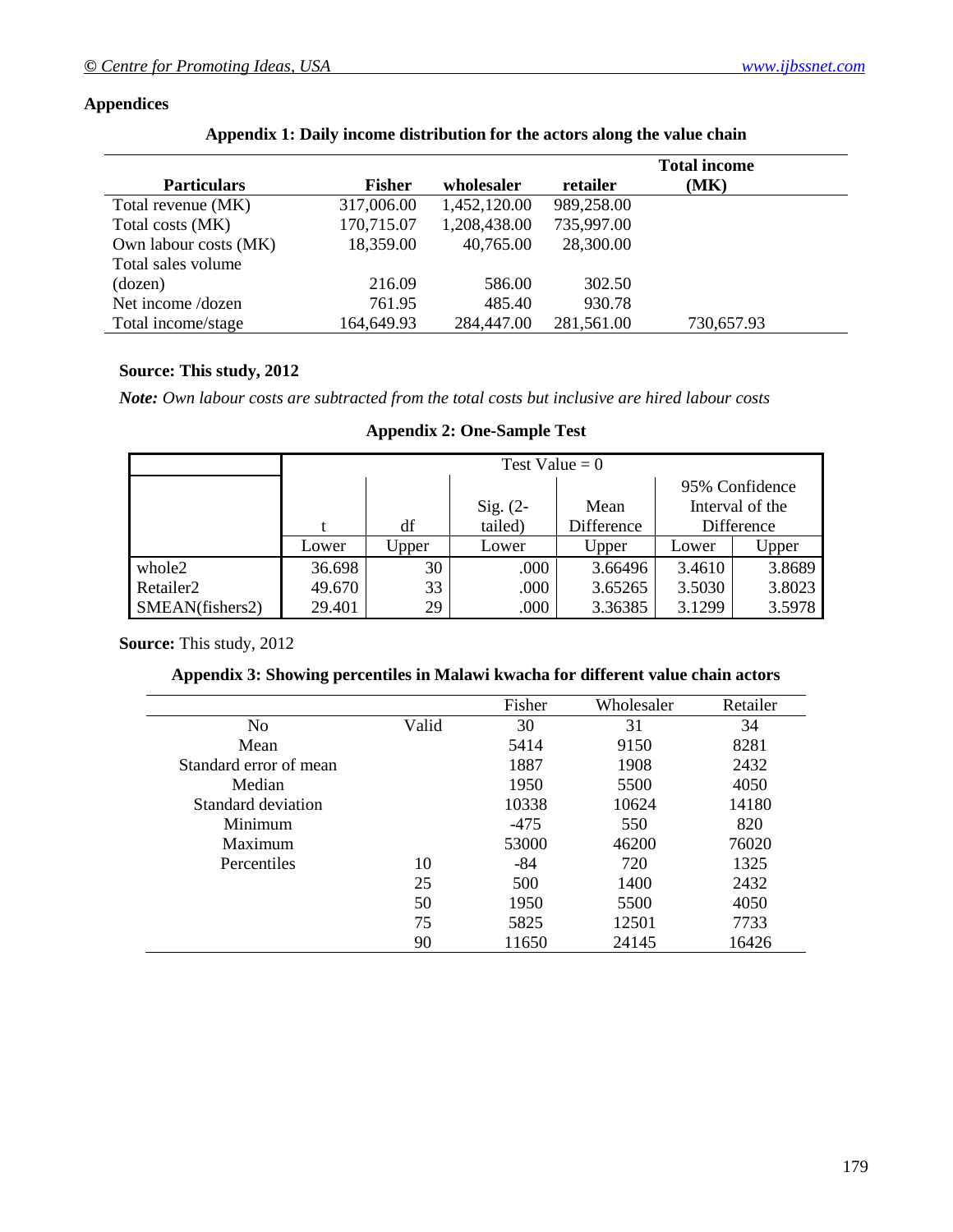| Particulars                |          | PPP=TFY/F       | $RIPP = TFI*100/$ | BEP/person=<br>WOPL*PPP/RI | <b>BEP/House</b> |
|----------------------------|----------|-----------------|-------------------|----------------------------|------------------|
|                            |          | SS*AHS          | (FSS*AHS*136.22)  |                            | $hold=$          |
|                            |          |                 | $2*CCR$           | <b>PP</b>                  | BEP/person       |
|                            |          |                 |                   |                            | *AHS             |
| Total Fish Yield (TFY)     | 216.09   | $1.6dz$ ./perso | <b>US\$4.5</b>    | $0.44$ dozen               | $2.02$ dz.       |
|                            | dz.      | n/day           |                   |                            |                  |
| Fishers'<br>sample<br>size | 30       |                 |                   |                            |                  |
| (FSS)                      |          |                 |                   |                            |                  |
| Average household size     | 4.6      |                 |                   |                            |                  |
| (AHS) for Malawi           | persons  |                 |                   |                            |                  |
| fishers<br>Total<br>income | MK146,2  |                 |                   |                            |                  |
| (TFI)                      | 90.90    |                 |                   |                            |                  |
| GDP deflator               | 136.222  |                 |                   |                            |                  |
| Current conversion rate    | MK172.0  |                 |                   |                            |                  |
| (CCR) (Malawi kwacha       | $\theta$ |                 |                   |                            |                  |
| to US dollars)             |          |                 |                   |                            |                  |
| World's official poverty   | US\$1.25 |                 |                   |                            |                  |
| line (WOPL)                |          |                 |                   |                            |                  |

**Appendix 4: Break-even production of small-scale fishing for a fisher's household**

**Source:** This study, 2012

*Note: PPP =production per person in dozens, RIPP= Real income per person Conversion rate at the time of writing household interviews 2011* 

#### **Appendix 5: Daily wage income distribution for fishers, wholesalers and retailers along the chain**

| Item                         | MK/dozen | dozen/actor | No. of actors | Total (MK) |
|------------------------------|----------|-------------|---------------|------------|
| Fishers' operating costs     | 216.81   |             |               |            |
| Fishers' wage costs          | 583.50   | 7.203       | 30            | 126,088.52 |
| Fishers' other costs (fixed) | 75.47    |             |               |            |
| Fishers' total costs         | 875.78   |             |               |            |
| Fishers' revenue             | 1,467.01 |             |               |            |
| Fishers' profit              | 591.23   | 7.203       | 30            | 127,758.89 |
| Wholesalers' operating costs | 1,970.47 |             |               |            |
| Wholesalers' wage costs      | 91.71    | 18.903      | 31            | 53,741.41  |
| Wholesalers' total costs     | 2,062.18 |             |               |            |
| Wholesalers' revenue         | 2,478.02 |             |               |            |
| Wholesalers' profit          | 415.84   | 18.903      | 31            | 243,679.33 |
| Retailers' operating costs   | 2,303.87 |             |               |            |
| Retailers' wage costs        | 129.17   | 8.897       | 34            | 39,073.67  |
| Retailers' total costs       | 2,433.04 |             |               |            |
| Retailers' revenue           | 3,270.27 |             |               |            |
| Retailers' profit            | 837.23   | 8.897       | 34            | 253,260.40 |